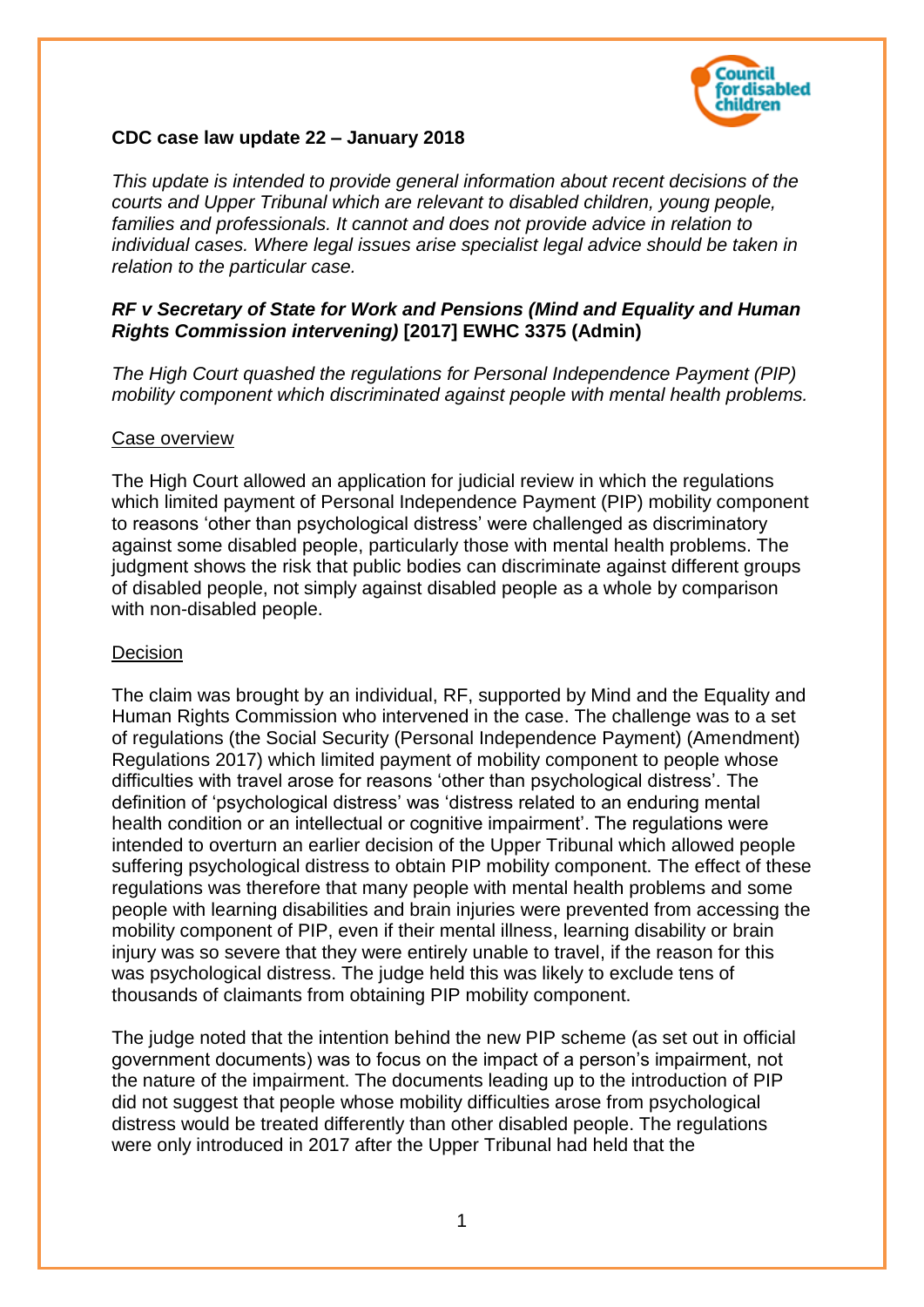

government's interpretation of the original regulations as excluding people experiencing psychological distress from PIP mobility component was wrong.

The judge held that the PIP scheme fell within Article 1 of the First Protocol to the European Convention on Human Rights (A2P1), the right to peaceful enjoyment of possessions. It also fell within Article 8, the right to respect for family and private life. It therefore engaged Article 14, which prohibits discrimination in the enjoyment of convention rights. Disability is an 'other status' protected by Article 14. As such different treatment of disabled people in the same position as others will be unlawful if that difference in treatment cannot be objectively justified.

The judge held that the government could not justify the difference in treatment under the regulations of people experiencing psychological distress compared with other disabled people. Firstly, the objective of saving money could not justify the limitation of this group of disabled people's rights. Secondly, the measure was not 'rationally' connected to the objective of saving money, because the government could not establish that people experiencing psychological distress have a lower level of functional need that other disabled people. Thirdly, the measure was not the least intrusive measure that could have been used to achieve the objective of saving money. Finally, the measure did not strike a fair balance between the severity of the impact on people experiencing psychological distress and the importance of the objective. On this final point the judge referred to Article 19 of the UN Convention on the Rights of Persons with Disabilities, which protects disabled people's right to live independently and be included in the community.

The judge also found that (1) the regulations were *ultra vires*, being outside the power created by Part 4 of the Welfare Reform Act 2012 and (2) the defendant's failure to consult prior to making the regulations was unlawful.

#### What this means for children, young people and families

The direct impact of this judgment for disabled young people is that they will not be excluded from PIP mobility component if their difficulties with travel arise from psychological distress. However the government has been granted permission to appeal so the Court of Appeal may take a different view. Young people who may be affected by this judgment and their families should therefore take specialist welfare rights advice quickly.

### *LATEST: The Government have announced they will not appeal against this ruling so the High Court's decision will stand.*

The wider implication of this judgment is to emphasise that disabled people with particular impairments have a right not to be discriminated against, not only by comparison with non-disabled people but by comparison with other groups of disabled people. For example, a disabled child or young person who was treated less favourably by a special school by reason of their particular impairment could bring a disability discrimination claim against that school, even though by definition all the children or young people attending that school would be 'disabled'. The school would then need to be able to objectively justify that difference in treatment.